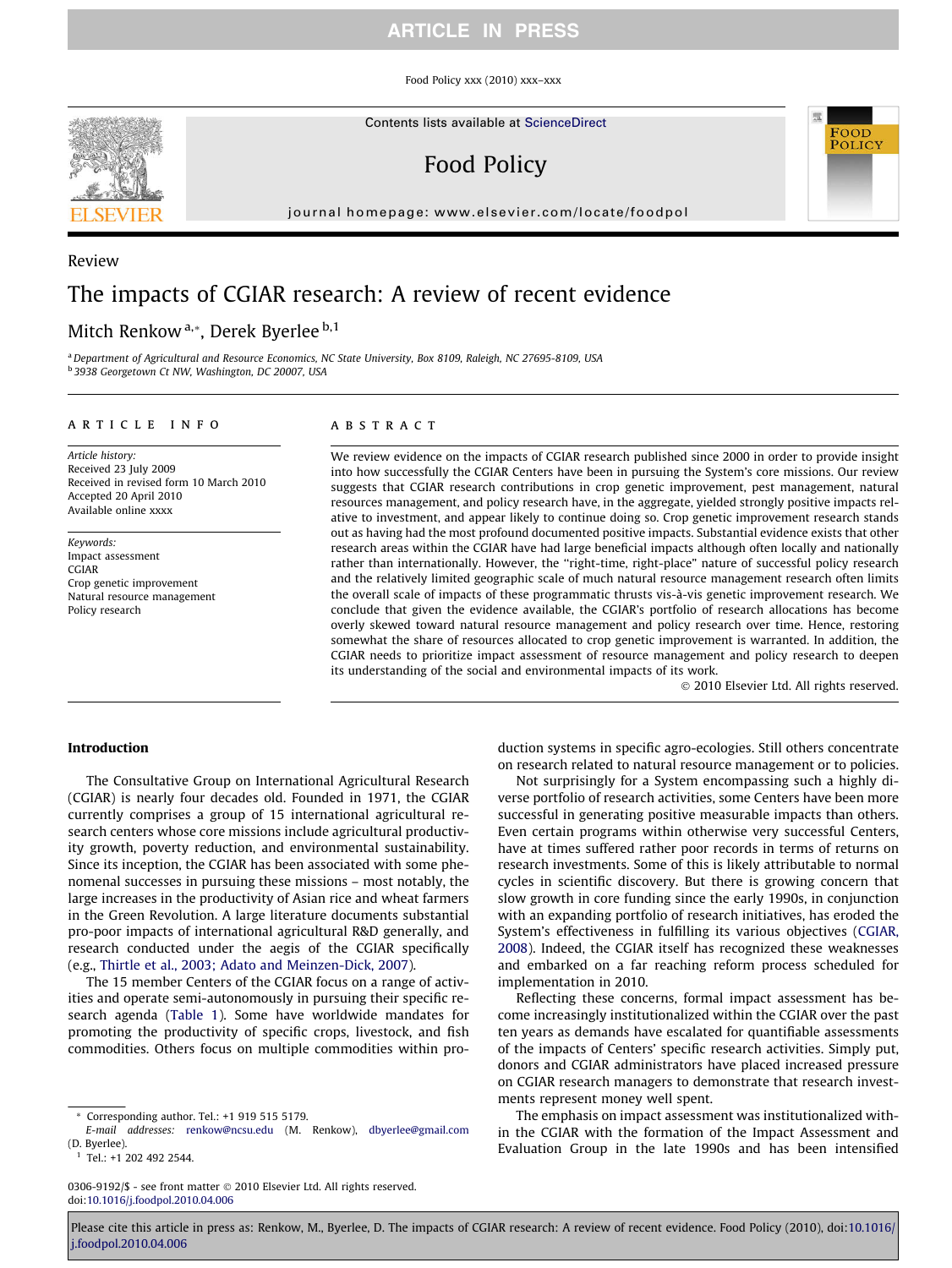#### <span id="page-1-0"></span>2 M. Renkow, D. Byerlee / Food Policy xxx (2010) xxx–xxx

#### Table 1

International agricultural research centers of the CGIAR.

| Center                                                                        | Location    | Year of entry into<br>CGIAR | Mandate and/or commodity                                      | Regional focus                                   |
|-------------------------------------------------------------------------------|-------------|-----------------------------|---------------------------------------------------------------|--------------------------------------------------|
| Africa Rice Center (formerly WARDA)                                           | Benin       | 1975                        | Rice                                                          | Sub-Saharan Africa                               |
| Bioversity International (formerly IPGRI)                                     | Italy       | 1974                        | Plant genetic resources                                       | Global                                           |
| CIAT - International Center for Tropical Agriculture                          | Colombia    | 1971                        | Phaseolus beans, cassava                                      | Global                                           |
| CIFOR - Center for International Forestry Research                            | Indonesia   | 1993                        | Sustainable forestry mgmt                                     | Global                                           |
| CIMMYT - International Maize and Wheat                                        | Mexico      | 1971                        | Maize, wheat                                                  | Global                                           |
| Improvement Center                                                            |             |                             |                                                               |                                                  |
| CIP - International Potato Center                                             | Peru        | 1973                        | Potatoes, sweet potatoes, other root crops                    | Global                                           |
| ICARDA – International Center for Agricultural                                | Syria       | 1975                        | Barley, lentils, fava beans, wheat, chickpeas                 | Middle East, North Africa                        |
| Research in the Dry Areas                                                     |             |                             |                                                               |                                                  |
| ICRISAT - International Crops Research Institute for<br>the semi-arid tropics | India       | 1972                        | Sorghum, millets, pigeonpeas, chick-peas,<br>groundnuts       | Semi-arid tropics (Asia and<br>Africa primarily) |
| IFPRI - International Food Policy Research Institute                          | <b>USA</b>  | 1980                        | Policy                                                        | Global                                           |
| IITA - International Institute of Tropical Agriculture                        | Nigeria     | 1971                        | Cassava, maize, cowpeas, yams soybeans,<br>bananas, plantains | Africa                                           |
| ILRI - International Livestock Research Institute                             | Kenya       | 1995 <sup>a</sup>           | Livestock                                                     | Global (emphasis on Africa)                      |
| IRRI - International Rice Research Institute                                  | Philippines | 1971                        | Rice                                                          | Global                                           |
| IWMI – International Water Management Institute                               | Sri Lanka   | 1991                        | Irrigation, water mgmt.                                       | Global                                           |
| ICRAF - World Agroforestry Centre                                             | Kenya       | 1991                        | Agroforestry, multi-purpose trees                             | Global                                           |
| WorldFish Center (formerly ICLARM)                                            | Malaysia    | 1992                        | Aquatic resources management                                  | Global                                           |

<sup>a</sup> Merger of two livestock Centers that were previously members of the CGIAR.

through the activities of its successor, the Standing Panel on Impact Assessment (SPIA), which is now part of the CGIAR's Science Council. SPIA has vigorously promoted the development of methods for doing ex post impact assessment [\(Walker et al., 2008a](#page-11-0)). Historically, much of this effort has been directed at impacts of crop genetic improvement research [\(Kelley et al., 2008](#page-11-0)). More recently, SPIA has promoted application of these methods to other types of CGIAR research, including natural resource management and policy analysis [\(Waibel and Zilberman, 2007; CGIAR Science](#page-11-0) [Council, 2008](#page-11-0)).

There is thus a large and growing body of work assessing impacts of a wide variety of CGIAR research using state-of-the-art evaluation techniques. However, for research that focuses on knowledge-based innovations in policy design and natural resource management, the state-of-the-art is in many instances not as well developed as might be desired. This is due to extremely formidable challenges in isolating lines of causality, attributing impacts to various participants in the research process, developing meaningful counterfactuals, and even in establishing meaningful quantitative measures of impact ([Kelley et al., 2008\)](#page-11-0).

This review summarizes published evidence on the impacts of CGIAR research from 2000. Its goal is to provide insight into how successfully the CGIAR Centers have been in pursuing the core missions of the System. In particular, we orient our review around the relative performance of different programmatic thrusts – genetic improvement, pest management, natural resource management, and policy-oriented research. For the most part, the focus is on assessments of impacts on human well being appearing in peer reviewed publications after 2000, although some 'gray literature' when deemed credible is cited to include very recent studies. Inevitably, because of long lags between completion of a research project and its impacts, many of the ex post analyses surveyed here reflect impacts of research carried out prior to 2000. In addition, the impacts of many of the core activities of the System such as knowledge production and dissemination through publication, germplasm collections, and capacity building have not yet been rigorously evaluated and are not included this review. Finally, the CGIAR Centers conduct practically all of their research with partners, especially national research systems. Some studies have partitioned benefits based on rules of thumb such as the origin of parent materials in improved varieties. However, for much research, the research products are co-produced, and benefits reported reflect the contribution of CGIAR partners as well.

### Genetic improvement research

Crop genetic improvement (CGI) has historically been the bread and butter of the CGIAR. Improved germplasm for use by national programs, either for direct release or as parent material, is a classic international public good that from the early years of the CGIAR has demonstrated large spillovers across regions and countries ([Maredia and Byerlee, 2000\)](#page-11-0). Despite this, CGI has received a sharply declining share of the CGIAR core funding over time, falling from 25% to 16% between 1992 and 2005 [\(Pingali and Kelley,](#page-11-0) [2007\)](#page-11-0).2

Since the 1980s the impacts of CGI have been fairly consistently tracked at the global level for some crops especially rice, wheat, maize, and potatoes. These studies, along with a major Systemwide analysis of impacts of CGI completed in 2003 [\(Evenson and](#page-10-0) [Gollin, 2003](#page-10-0)), have consistently found high rates of return to the CGIAR investment in these crops. This is not surprising given the broad geographic scale, reaching tens of millions of hectares, over which the diffusion of improved varieties occurs. That the benefits have been so well-chronicled reflects the relatively straightforward nature of quantifying benefits associated with productivity increases and attributing those benefits to specific CGIAR research investments. In addition, methods for evaluating the impacts of CGI are well established in the literature, notwithstanding some questions of partitioning benefits between the CGIAR and national systems.<sup>3,4</sup>

#### Comprehensive global assessments of CGI

The first (and only) comprehensive global evaluation of the impacts of the CGIAR in CGI was undertaken by [Evenson and Gollin](#page-10-0)

<sup>&</sup>lt;sup>2</sup> For example, funding for CGI declined by more than 50% for wheat in CIMMYT and maize in IITA from their peaks in the 1980s ([Byerlee and Dubin, 2008; Alene et al.,](#page-10-0) [2009](#page-10-0)).

<sup>&</sup>lt;sup>3</sup> In addition, most studies tend not to explicitly address counterfactual scenarios of technology products that would have been produced (by alternative sources) in a world without the CGIAR – [Evenson and Rosegrant \(2003\)](#page-10-0) being a notable exception.

<sup>&</sup>lt;sup>4</sup> Although the CGIAR also works on livestock, fisheries and forestry, it only has a comparable program in genetic improvement of fish for aquaculture (and to a much smaller degree livestock). Some case-study based impact assessment studies exist for genetically improved tilapia (e.g., [ADB, 2005](#page-10-0); [Deb and Dey, 2006\)](#page-10-0). However, the projected impacts are mainly of an ex ante nature and are therefore not included in this review.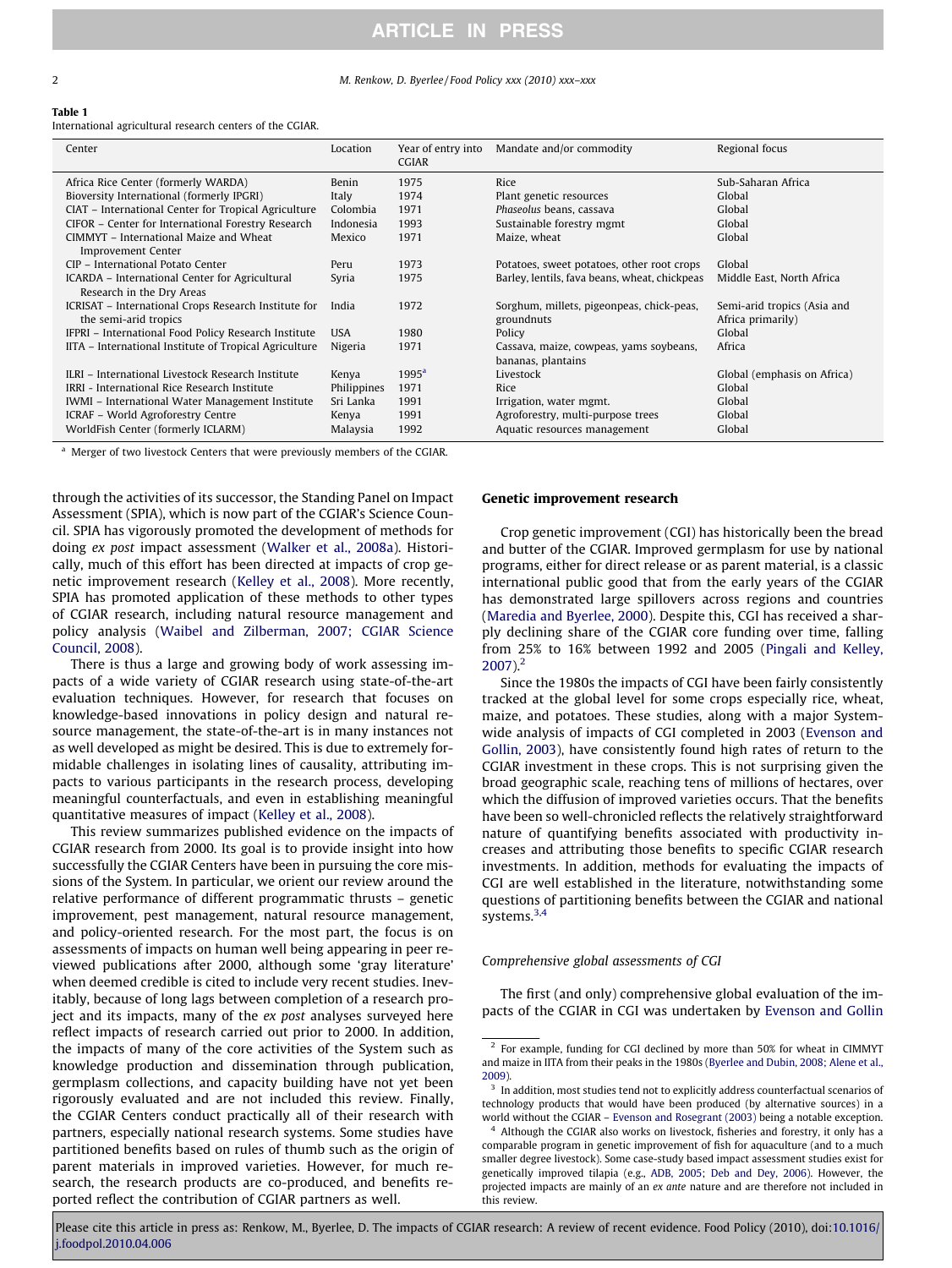#### M. Renkow, D. Byerlee / Food Policy xxx (2010) xxx–xxx 3

<span id="page-2-0"></span>

| Table 2                                                                                                 |  |  |  |
|---------------------------------------------------------------------------------------------------------|--|--|--|
| CGIAR contribution to adoption of modern varieties and yield growth in developing countries, 1965–1998. |  |  |  |

| Crop     | Area (million ha)<br>in developing<br>countries, 1998 | Estimated number<br>of variety releases,<br>1965-1998 | Share area to<br>modern<br>varieties,<br>1998 | Share modern<br>variety area to<br>CGIAR cross, 1998 | Share modern<br>variety area to any<br>CGIAR ancestry,<br>1998 | CGI contribution (all<br>sources) to yield growth,<br>1965-1998 (%/year) | CGIAR's CGI<br>contribution to yield<br>growth, 1965–1998 (%)<br>year) |
|----------|-------------------------------------------------------|-------------------------------------------------------|-----------------------------------------------|------------------------------------------------------|----------------------------------------------------------------|--------------------------------------------------------------------------|------------------------------------------------------------------------|
| Wheat    | 120                                                   | 2188                                                  | 0.82                                          | 0.32                                                 | 0.64                                                           | 0.96                                                                     | $0.52 - 0.62$                                                          |
| Rice     | 150                                                   | 1484                                                  | 0.64                                          | 0.29                                                 | 0.58                                                           | 0.79                                                                     | $0.33 - 0.37$                                                          |
| Maize    | 97                                                    | 1494                                                  | 0.87                                          | 0.23                                                 | 0.55                                                           | 0.67                                                                     | $0.19 - 0.20$                                                          |
| Sorghum  | 39                                                    | 363                                                   | 0.44                                          | 0.22                                                 | 0.38                                                           | 0.50                                                                     | $0.19 - 0.20$                                                          |
| Millet   | 36                                                    | 123                                                   | 0.44                                          | 0.27                                                 | 0.85                                                           | 0.57                                                                     | $0.51 - 0.55$                                                          |
| Barley   | 20                                                    | 105                                                   | 0.49                                          | 0.50                                                 | 0.80                                                           | 0.49                                                                     | $0.24 - 0.28$                                                          |
| Lentils  | 3                                                     | 49                                                    | 0.23                                          | 0.70                                                 | 0.90                                                           | 0.28                                                                     | $0.11 - 0.14$                                                          |
| Beans    | 23                                                    | 642                                                   | 0.18                                          | 0.75                                                 | 0.90                                                           | 0.21                                                                     | $0.09 - 0.13$                                                          |
| Cassava  | 17                                                    | 252                                                   | 0.15                                          | 0.74                                                 | 0.93                                                           | 0.22                                                                     | $0.03 - 0.05$                                                          |
| Potatoes | 9                                                     | 458                                                   | 0.88                                          | 0.08                                                 | 0.17                                                           | 0.74                                                                     | $0.09 - 0.10$                                                          |
| All      | 535                                                   | 7246                                                  | 0.65                                          | 0.30                                                 | 0.60                                                           | 0.72                                                                     | $0.25 - 0.28$                                                          |

Source: [Evenson \(2003a,b\).](#page-10-0) Area and area shares under MVs computed from [Evenson \(2003a\)](#page-10-0) to 1998 FAOSTAT area data.

Table 3 CGIAR contribution to adoption of modern varieties and yield growth (all crops) by region, 1965–1998.

| Region        | Area (million<br>$ha)$ in<br>developing<br>countries, 1998 | Estimated<br>number of<br>variety releases,<br>1965-1998 | Share area<br>to modern<br>varieties,<br>1998 | Share modern<br>variety area to<br>CGIAR cross,<br>1998 | Share modern<br>variety area to any<br>CGIAR ancestry,<br>1998 | Total genetic<br>improvement<br>contribution to yield<br>growth, 1965-1998 (%/<br>year) | CGIAR genetic<br>improvement<br>contribution to yield<br>growth, 1965-1998 (%)<br>year) |
|---------------|------------------------------------------------------------|----------------------------------------------------------|-----------------------------------------------|---------------------------------------------------------|----------------------------------------------------------------|-----------------------------------------------------------------------------------------|-----------------------------------------------------------------------------------------|
| Latin America | 57                                                         | 3146                                                     | 0.51                                          | 0.28                                                    | 0.55                                                           | 0.66                                                                                    | $0.35 - 0.39$                                                                           |
| Asia          | 337                                                        | 2229                                                     | 0.83                                          | 0.26                                                    | 0.57                                                           | 0.88                                                                                    | $0.35 - 0.39$                                                                           |
| <b>MENA</b>   | 49                                                         | 715                                                      | 0.56                                          | 0.50                                                    | 0.81                                                           | 0.69                                                                                    | $0.33 - 0.39$                                                                           |
| SS Africa     | 92                                                         | 1157                                                     | 0.23                                          | 0.38                                                    | 0.62                                                           | 0.28                                                                                    | $0.11 - 13$                                                                             |
| All           | 535                                                        | 7246                                                     | 0.65                                          | 0.30                                                    | 0.60                                                           | 0.72                                                                                    | $0.25 - .33$                                                                            |

Source: Same as Table 2.

[\(2003\)](#page-10-0). This study covered research carried out on 10 crops at eight Centers over the period 1965–1998 [\(Evenson, 2003a,b](#page-10-0)). It analyzed the use of CGIAR germplasm in released varieties and subsequent yield impacts and global economic benefits generated by these varieties.

The impact of CGI generally, and the central role of the CGIAR specifically, is clear for almost all crops (Table 2). As expected, impacts have been greatest in rice, wheat, and maize in terms of both area influenced and adoption. For these three crops, CGI has had the largest impacts on yield growth, contributing from 0.7–1.0% annually. Note, however, that impacts for so-called 'orphan' crops – i.e., crops other than rice, wheat and maize – accelerated toward the end of the period studied. The use of CGIAR germplasm products has been even higher in released varieties of so-called orphan crops produced almost exclusively in the tropics and subtropics, although areas under cultivation remain comparatively lower globally. Overall, 65% of the area of the 10 food crops listed in Table 2 is planted with improved varieties. Sixty percent of this area is sown to varieties with CGIAR ancestry, and half of these are derived from crosses made at a CGIAR Center (i.e., direct releases by national systems).

Among regions, impacts have been highest in Asia (both in relative and absolute terms) and lowest in Africa (Table 3). In India, [Fan et al. \(2007\)](#page-10-0) attributes between 12% and 64% of the estimated \$3.6 billion gain from rice improvement research up to 2000 to IRRI. By contrast, only 11% of Africa's crop area is estimated to be sown to improved varieties linked to CGIAR research, with correspondingly much lower benefits [\(Maredia and Raitzer, 2006](#page-11-0)). This partly reflects the distribution of crops between the regions – orphan crops are more important in Africa. But even for the same crop, impacts have generally been lower in Africa. This may well be a reflection of the late start to CGIAR breeding work in that region. For example, it was only in the mid-1980s that CIMMYT established its first serious maize breeding program for Africa. However, infrastructural and institutional constraints likely played a critical role as well.

Estimates of the overall benefits of CGIAR's contribution to CGI are extraordinarily large – in the billions of dollars. Most of these benefits are produced by the three main cereals. [Raitzer and Kelley](#page-11-0) [\(2008\)](#page-11-0) summarizes average annual benefits for CGIAR research for spring bread wheat, rice (Asia only), and maize (CIMMYT only) of \$2.5, \$10.8 and \$0.6–0.8 billion, respectively. [Evenson and Gollin](#page-10-0) [\(2003\)](#page-10-0) estimated rates of return to the CGIAR's investment in CGI research ranging from 39% in Latin America to over 100% in Asia and MENA.<sup>5</sup>

An important question for this review is whether or not these large benefits from CGI have been maintained in the past decade. Answering this question is constrained by the paucity of global evidence since the Evenson–Gollin study was completed. At a global and regional level, CIMMYT continued conducting impact studies up to 2005 for wheat (with data ending in 2002). These indicated similar if not higher benefits [\(Table 4](#page-3-0)). CIP too has recently published a global review of impacts of potato crop improvement research that shows that varieties carrying CIP parentage are now

<sup>5</sup> [Evenson and Rosegrant \(2003\)](#page-10-0) used a global model of food supply and demand to quantify the counterfactual of what would have happened to the world food economy absent CGIAR contributions. They found that: (a) world food production would have been 4–5% lower; (b) world grain prices would have been 18–21% higher; (c) area planted to food crops would have been expanded by 11–13 million hectares in developing countries, sometimes at the expense of primary forests and fragile lands with high biodiversity; (d) per capita food consumption in developing countries would have been 5% lower on average, and up to 7% lower in the poorest regions; and (e) some 13–15 million additional children would have been malnourished, predominantly in South Asia.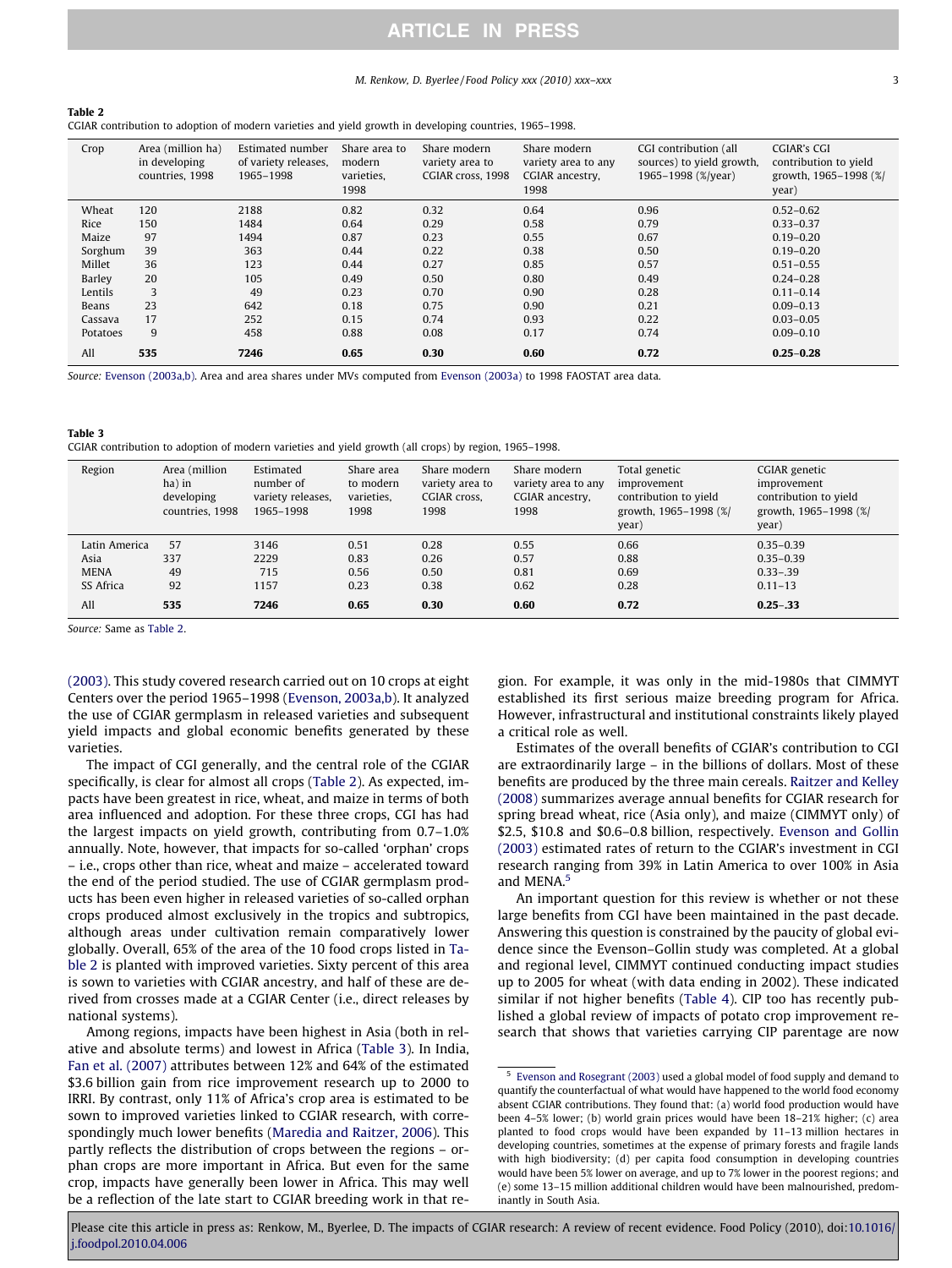#### <span id="page-3-0"></span>4 M. Renkow, D. Byerlee / Food Policy xxx (2010) xxx–xxx

#### Table 4

Estimates of economic benefits to international wheat-breeding research.

| Study                                                                                                                                                                   | Period<br>covered                                | Benefits from all breeding                                                                                    | Benefits attributed to CIMMYT-national<br>network                                                                  |
|-------------------------------------------------------------------------------------------------------------------------------------------------------------------------|--------------------------------------------------|---------------------------------------------------------------------------------------------------------------|--------------------------------------------------------------------------------------------------------------------|
| Byerlee and Traxler (1995)<br>Heisey et al. (2003) mid-range estimate<br>Lantican et al. (2005): mid-range estimate<br>Marasas et al. (2004): leaf rust resistance only | 1966-1990<br>1996-1997<br>1988-2002<br>1973-2007 | \$3.0 billion per year internal rate of return of 53%<br>\$2.4 billion per year<br>\$3.4–4.8 billion per year | \$1.5 billion per year<br>\$1.1 billion per year<br>$$1.0-1.8$ billion per year<br>\$5.4 billion net present value |

sown on over 1 million ha ([Thiele, 2008,](#page-11-0) p. 12). Their adoption has more than doubled since the earlier published figures shown in [Table 2](#page-2-0).

#### Emerging success stories in Africa

A number of very recent studies point to emerging successes in sub-Saharan Africa. These assessments inevitably are at least partially ex ante in nature, given that the full benefits of widespread adoption are yet to unfold.

The [Evenson and Gollin \(2003\)](#page-10-0) study highlighted significant adoption of improved maize varieties and hybrids in sub-Saharan Africa. A recent study by [Alene et al. \(2009\)](#page-10-0) documents continued success on this front. Their analysis of maize improvement research in West and Central Africa from 1971 to 2005 indicates that some 60% of the maize area in the region is now covered by improved varieties, the great majority with parentage from the CGIAR (IITA and CIMMYT). Benefits from CGIAR investments in maize are estimated to exceed \$2.9 billion with an increasing trend over time, and an overall rate of return to research investment (CGIAR and national) of 43%.

Collaborative research between IITA and ILRI has led to the development of genetically improved dual-purpose cowpea varieties with substantial promise for dry savannah regions of West Africa. Ex ante estimates of the present value of net benefits from the IITA/ILRI research and extension efforts over the period 2000– 2020 range from \$299 million to \$1.1 billion ([Kristjanson et al.,](#page-11-0) [2002\)](#page-11-0). Depending on different assumptions, internal rates of return (IRRs) between 50% and 103% were found, and estimated benefitcost ratios range from 32 to 127.

A recently completed study by [Kalyebara et al. \(2008\)](#page-11-0) estimates that new varieties of the common bean (Phaseolus vulgaris) developed by CIAT through participatory breeding methods have been adopted on about half of the total bean area in East, Central and Southern Africa, reaching some 5.3 million households over a period of 17 years. They project a net present value of benefits of nearly \$200 million (against total investment costs of \$16 million), and an IRR of 81% the period 1986–2015.

Participatory variety selection has also been used for over ten years for selection of so-called new rice for Africa (NERICA) upland rice varieties in Africa, especially with participation of women farmers. NERICAs were developed to combine the high productivity traits of Asian rice and the tolerance of African rice varieties to drought, weeds and pests.<sup>6</sup> Studies at the country level suggest substantial local impact on farm incomes and food security from NERICA adoption ([Diagne, 2006; Kijima et al., 2006](#page-10-0)). Still, adoption has been much slower than originally anticipated.

#### Impacts on poverty

The bulk of the impact work has focused on estimating aggregate returns and the efficiency of the research investment. Yet investors in the CGIAR wish to see more evidence of impacts on developmental goals such as reducing poverty and hunger, and sustainable management of natural resources and the environment. Some such studies are now emerging. [Fan et al. \(2007\)](#page-10-0), for example, provide macro-level evidence for China and India linking IRRI rice research on MV rice to poverty reduction. They found that between 1981 and 1999 more than 6.75 million Chinese were moved out of poverty due to IRRI's research. In India the numbers are even more impressive: 14 million people rising above the poverty line between 1991 and 1999.

The Fan et al. study found that lower food prices resulting from increased aggregate production were the main pathway by which MV rice reduced poverty in China and India.<sup>7</sup> However, the bulk of these impressive poverty reduction accomplishments occurred in the early part of the time period analyzed, with the marginal contribution to poverty reduction declining rather precipitously over time. In contrast, [Alene et al. \(2009\)](#page-10-0) estimate that maize research in West and Central Africa has moved 740,000 people out of poverty annually, with the rate of exit increasing over time. These differences probably relate to the fact that many African farmers are still adopting the first generation of improved varieties.

#### Yield stability

Yield stability is important for all farmers, but especially for poor farmers whose food security and livelihood are vulnerable to pest and disease outbreaks, droughts, and other stresses. While early studies suggested that yields of improved varieties may be more variable than those they replaced [\(Anderson and Hazell,](#page-10-0) [1989\)](#page-10-0), recent evidence suggests that later generations of improved varieties have stabilized yields. For example, [Gollin \(2006\)](#page-11-0) concluded that the variability of maize and wheat yields measured by the coefficient of variation around trends over the past 40 years has declined in developing countries. This decline is statistically associated with the spread of improved varieties, even after controlling for increased use of irrigation and other inputs. The annual value of benefits from improved yield stability in maize and wheat alone are estimated at \$149 and \$143 million, respectively – more than the total annual spending on maize- and wheat-breeding research in the developing world ([Gollin, 2006\)](#page-11-0).

Yield stability of improved varieties largely reflects long-standing efforts in breeding for disease and pest resistance. A third to a half of current R&D investments in crop breeding within the CGIAR may be for varietal maintenance. In one of the few studies to have attempted to capture this 'hidden impact' of CGI, [Marasas et al.](#page-11-0) [\(2004\)](#page-11-0) estimates that CIMMYT's work on maintaining leaf rust resistance alone has generated \$5.4 billion in net present value for the period, 1973–2007. A more recent estimate by [Dubin and](#page-10-0) [Brennan \(2009\)](#page-10-0) puts the total benefits of resistance to all types of wheat rust at between US\$600 million and US\$2.0 billion per year globally, in 2006 dollars.

Since large areas of major food crops are now planted each year in relatively few improved varieties, genetic uniformity can make

 $^{\rm 6}$  According to the Africa Rice Center's website, NERICA lines have been tested in 31 countries, with 16 lines released in 15 countries, and adoption on about 200,000 ha.

Note, however, that other studies, which focused on direct productivity effects, did not find significant linkages between technology adoption and poverty reduction (see [Adato and Meinzen-Dick, 2007\)](#page-10-0).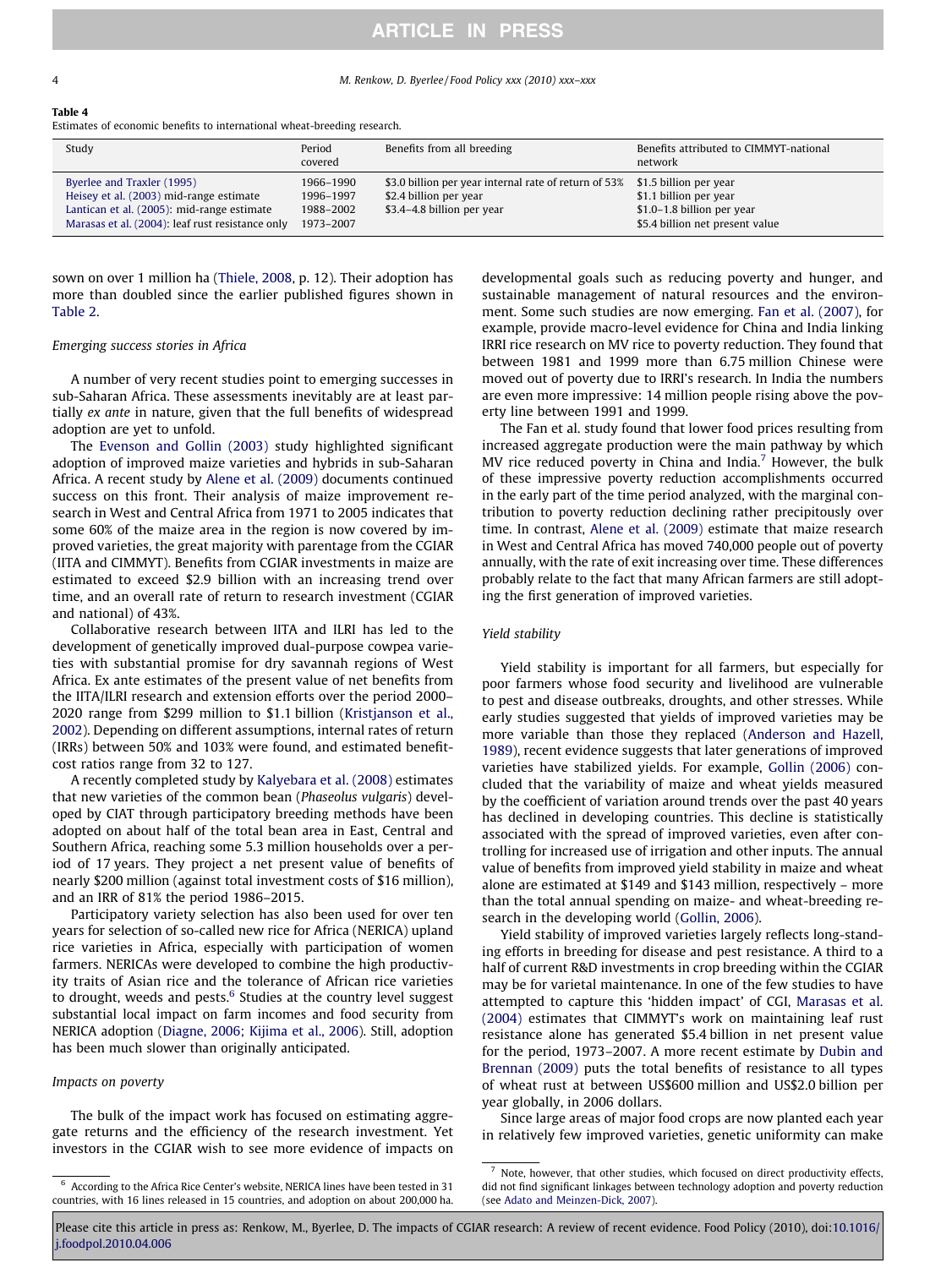crops vulnerable to major yield losses. There is some evidence that genetic uniformity increases yield risk, even though it can also produce higher average yields ([Smale and Drucker, 2007\)](#page-11-0). In recent decades the world has largely avoided major disasters from genetic uniformity, in part because more frequent turnover of varieties has brought new sources of resistance. However, the emergence of a new race of stem rust in wheat after over 50 years has found CIM-MYT, ICARDA and their partners scrambling to find and release a new generation of resistant varieties ([Stokstad, 2007\)](#page-11-0). Likewise IITA has successfully tackled a severe outbreak of cassava mosaic disease in western Kenya via rapid identification and release of resistant varieties [\(Abele et al., 2005\)](#page-10-0). Quantitative assessment of the impacts of these activities remains a promising but unresearched endeavor.

#### Biofortification for improved nutrition

Recent evaluation of biofortified crops is interesting in that it is one of the first examples within the CGIAR of using experimental approaches to evaluate interventions – specifically, comparison of a biofortified treatment versus a conventional variety in randomly selected households.<sup>8</sup> Quality protein maize (QPM), which is now grown on about 600,000 ha, has been subject to a number of such evaluations – although none without methodological problems. In a meta-analysis of nine such studies, [Gunaratna et al.](#page-11-0) [\(2010\)](#page-11-0) found an average effect of QPM on rate of height gain of 9% and on weight of 12% for infants and young children with mild to moderate under-nutrition from populations in which maize is the major staple food. In Mozambique, 850 households participated in an experiment with orange-fleshed sweet potatoes. Significantly increased intake of vitamin A was measured among young children when households receiving the orange-fleshed treatment combined with extension advice on nutrition [\(Low et al., 2007](#page-11-0)).

These studies are not in strict sense impact studies, since they do not consider aggregate adoption and long run use. Still, this type of work is likely to accelerate with the scaling up of biofortification research under the Harvest Plus program. Ex ante impact work is also underway. [Stein et al., \(2008\)](#page-11-0) evaluated the potential impacts on disability adjusted life years (DALYs) of Vitamin A rice in India; and [Meenakshi et al. \(2009\)](#page-11-0) evaluated the potential net benefits of a biofortification with provitamin A, iron, and zince of a variety of staple foods in Africa, Asia, and Latin America.

#### Summary assessment

Crop genetic improvement has long been the staple activity of the CGIAR, one whose net benefits have been very large and very well-chronicled. Overall, the available evidence indicates continuing benefits and a large and varied pipeline of technology products flowing out of the CGIAR's CGI research – despite ever tighter funding. However, given the long lags between initial funding and technology adoption, it remains to be seen whether or not the decline in the share of funding for CGI will compromise the flow of net benefits over the long term. Finally, investments in CGI for several orphan crops have been found to produce impressive gains in local and regional analyses, but most have yet to be comprehensively evaluated in the quantitatively rigorous way that other crops were in the landmark Evenson–Gollin volume. Finally, it should be noted that a striking gap exists in our understanding of the ex post impacts of CGI research on the environment (as noted, for example, by [Hazell, 2009](#page-11-0)).

#### Pest management research

Many CGIAR Centers have invested considerably in pest control, focusing on biological control, integrated pest management (IPM), and resistant varieties (the last discussed above under CGI). Of these, the impacts of IITA's biological control have been particularly well-documented. One of the best known cases is the control of the cassava mealybug in 20 countries of sub-Saharan Africa ([Zeddies et al., 2000](#page-11-0)). The biological control provided by an introduced wasp was so effective that the cassava mealybug is now largely contained. Even when using the most conservative assumptions, the return on this research investment has been extremely high (net present value estimated at US\$9 billion).

Biological control has since been extended to cassava green mite, mango mealybug, and water hyacinth ([Coulibaly et al.,](#page-10-0) [2004](#page-10-0)). Evaluations consistently show very high returns to the investments in these programs. Indeed biological control makes up a large share of the demonstrated benefits of the CGIAR's research portfolio in sub-Saharan Africa [\(Maredia and Raitzer,](#page-11-0) [2006](#page-11-0)). [Coulibaly et al. \(2004\)](#page-10-0) estimates investments in biological control of cassava mealy bug to have generated net present values of US\$1.7 billion for Nigeria, US\$383 million for Ghana, and US\$74 million for Bénin. And even these impressive benefits are likely understated, because the analyses did not account for ecological benefits against the counterfactual of increased use of chemical pest control.

Although there has been considerable investments in IPM approaches especially using farmer field schools to train farmers, there are few studies to rigorously quantifying impacts. And of those that have, most have not demonstrated the expected costeffectiveness of these field schools [\(Feder et al., 2004\)](#page-10-0). This is in part because complex management information, such as that for integrated pest management, does not travel as easily from farmer to farmer as in the case of seed of improved varieties ([Tripp et al.,](#page-11-0) [2005](#page-11-0)).

On the other hand, a study that assessed CIP's pilot field school program in Peru found a 14-percentage-point increase in knowledge score for participants and an estimated gain in productivity of 32% [\(Godtland et al., 2004](#page-11-0)). And a project in Vietnam called ''Three Reductions Three Gains" begun by IRRI in 2003 has demonstrated the value of diffusing information about the benefits of reducing pesticide use, and lowering fertilizer use and seeding rates. This project uses radio and TV dramas, in addition to more traditional extension channels, to achieve partial or relatively complete adoption by about half of farmers, with an average of about 10% reduction in unit production costs in two of the three provinces surveyed; impacts were not significant in a third province ([Huelgas and Templeton, 2008](#page-11-0)).

Finally, policy-oriented research by [Templeton and Jamora](#page-11-0) [\(2007\)](#page-11-0) to be described below provides evidence of large impacts of IRRI research led by Rola and [Pingali \(1993\)](#page-11-0) on the health costs of pesticide use. The value of private health savings from that research – attributable to regulation of highly toxic insecticides in rice production, labeling requirements, and training of rural health officers – has been estimated to have a net present value of \$117 million.

#### Natural resource management research

Natural resource management (NRM) research within the CGIAR has evolved substantially over time. The decision in 1990 to expand the CGIAR to include four new Centers with mandates in forestry (CIFOR), agroforestry (World Agroforestry Center), water management (IWMI), and fisheries (WorldFish Center) marked a turning point in the position of NRM research within

<sup>8</sup> [Diagne \(2006\)](#page-10-0) and [Rusike et al. \(2010\)](#page-11-0) also employ modern evaluation techniques to estimate local average treatment effects against a matched set of households for NERICA adoption in Cote d'Ivoire and improved cassava adoption in Malawi, respectively.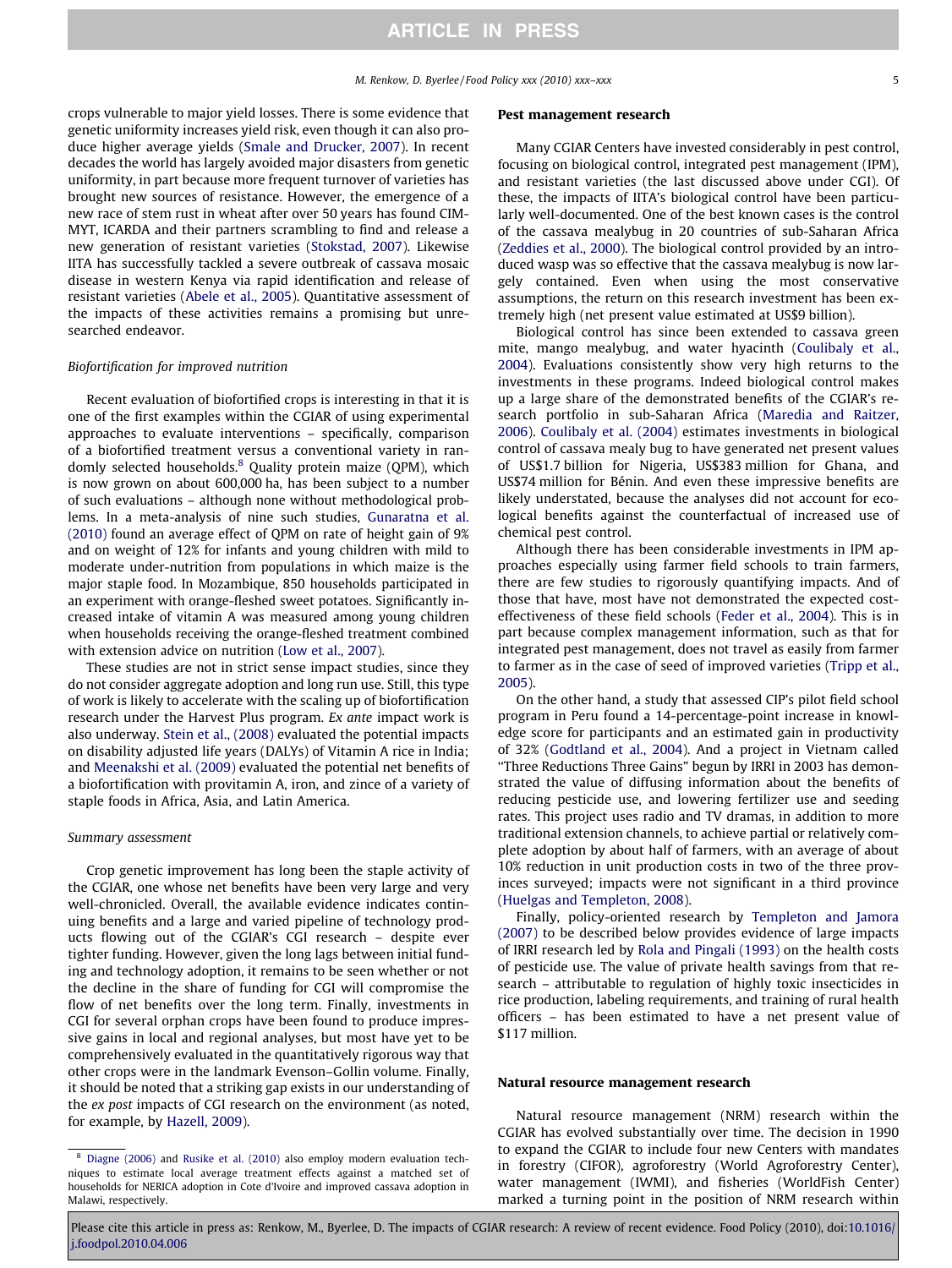#### 6 M. Renkow, D. Byerlee / Food Policy xxx (2010) xxx–xxx

#### Table 5

Natural resource management resource impact studies.

| Center (timing)                              | Location ( $scalea$ )                                                               | Project type                                                                             | Investment           | Qualitative impacts                                               | Quantitative<br>impacts                           |  |
|----------------------------------------------|-------------------------------------------------------------------------------------|------------------------------------------------------------------------------------------|----------------------|-------------------------------------------------------------------|---------------------------------------------------|--|
| CIAT (1993-2004)                             | <b>Thailand Vietnam</b>                                                             | Cassava productivity enhancement,<br>soil conservation, farmer<br>participatory research | \$4.0 million        | Knowledge, institutional<br>learning                              | 2802 additional<br>tons of cassava per<br>village |  |
|                                              | (A: eight villages)                                                                 |                                                                                          |                      |                                                                   | $IRR = 34 - 41%$                                  |  |
| CIFOR (1994-1999)                            | Global<br>$(P: 45$ million ha)                                                      | Criteria and indicators of<br>sustainable forest management in<br>forest policymaking.   | \$3.3 million        | Cost savings for certifiers of<br>sustainable forest management   | Not reported<br>(policy study)                    |  |
| CIMMYT (1990-ongoing)                        | India                                                                               | Zero-tillage in rice-wheat systems                                                       | \$3.5 million        | Conservation of water and                                         | $NPV = $94 -$                                     |  |
|                                              | $(A: 0.82$ million ha, P:<br>3.43 million ha)                                       |                                                                                          |                      | energy resources, soil quality<br>improvement                     | 164 million<br>39 < b/c < 68<br>$IRR = 57 - 66%$  |  |
| ICARDA (1995-2002)                           | Morocco                                                                             | Alley cropping in mixed crop<br>livestock systems                                        | <\$1.0 million       | Reduction of soil erosion; net<br>environmental benefits = US\$31 | Morocco:<br>$IRR = 48%$                           |  |
|                                              | $(A:1650$ ha, P:<br>350,000 ha) Tunisia<br>(A: 470 ha, P:<br>96,000 ha)             |                                                                                          |                      | per hectare                                                       | Tunisia: IRR = $16\%$                             |  |
| World Agroforestry Center<br>$(1986 - 2002)$ | Zambia                                                                              | Tree fallows in maize                                                                    | $\sim$ \$3.5 million | Carbon sequestration, risk<br>reduction, reduced soil erosion     | $NPV = $2 - 20$<br>million                        |  |
|                                              | (A: 77,000 farmers)                                                                 |                                                                                          |                      |                                                                   | $IRR = 3.2 - 20.8%$                               |  |
| IWMI (1992-ongoing)                          | South and Central Asia<br>(A: 50,000 downloads,<br>7500 copies of IMT<br>guidelines | Irrigation management transfer                                                           | Not reported         | Demands for policy advice                                         | Not reported<br>(policy study)                    |  |
| WorldFish (1986 - mid<br>1990s)              | Malawi                                                                              | Integrated agriculture-aquaculture<br>with farmer participatory                          | \$1.5 million        | Improved household nutrition                                      | $NPV = $3.1 -$<br>3.5 million                     |  |
|                                              | (A: 1000 t of fish per)<br>year P: 15,000 t of fish<br>per year)                    | component                                                                                |                      |                                                                   | 1.37 < b/c < 1.56<br>$IRR = 12 - 13%$             |  |

Sources (in order): [Dalton et al. \(2007\), Spilsbury \(2007\), Laxmi et al. \(2007\), Shideed et al. \(2007\), Ajayi et al. \(2007\), Giordano et al. \(2007\)](#page-10-0) and [Dey et al. \(2007\)](#page-10-0).  $A = actual$ ,  $P = predicted$ .

the System. Investments in those four Centers grew steadily throughout the 1990s and into the 21st Century – in part at the expense of commodity and eco-regional Centers with a stronger productivity-enhancement orientation ([Kelley et al., 2008](#page-11-0)). This was also the case for allocation of resources to natural resource management programs vis-à-vis other programs within the other Centers. At the same time, however, there have been persistent concerns raised about the dearth of studies assessing the impact NRM research, most notably in the finding that NRM research is ''under-evaluated" by the [World Bank's 2003](#page-11-0) meta-evaluation of the CGIAR ([World Bank, 2003](#page-11-0)).

In response to this critique – and to increasing requests for evidence of payoffs to NRM research by donors – SPIA commissioned (in 2003) a set of seven case studies of research projects that were initiated in the mid-1980s or early 1990s ([Waibel and Zilberman,](#page-11-0) [2007\)](#page-11-0). At the time of analysis, 5–10 years had elapsed since those projects' completion – time enough, so it was judged, to make reasonable inferences about likely diffusion paths. Table 5 summarizes the seven case studies. Five were micro-level, commodityoriented projects whose aggregate impacts were estimated from observed farm-level impacts and projected diffusion paths. The other two studies (conducted by CIFOR and IWMI) focused on macro-level research geared toward informing NRM policy at the regional or national level.

With the exception of zero-tillage packages in South Asia's rice– wheat systems, the micro-level NRM research activities and the crop management packages they produced were rather locationspecific. This distinctly limited the geographic scale over which these innovations could be projected to spread. Unfortunately, and in most circumstances unavoidably, this limits the ability of much NRM research to generate international public goods – a challenge that was identified in the 2003 World Bank meta-evaluation [\(World Bank, 2003](#page-11-0)). On the other hand, it can be argued that the methods used in NRM research are themselves international public goods. However, we were not able to find evidence documenting the welfare impacts of such methodological spillovers.

The estimated internal rates of returns (IRRs) for the micro studies ranged from 3% to 66% (Table 5). These are comparable to IRRs typically found for many agricultural innovations, and indicate clear payoffs to NRM research (at least for this particular set of case studies).<sup>9</sup> They were not, however, as high as rates of return for CGIAR crop genetic improvement research noted above. On the other hand, most of the micro-level case studies did not account for environmental benefits due to the difficulty of quantifying them. Rather, the estimated benefits were confined to production impacts. Underestimating the true benefits in this way almost certainly biases downward the estimated rates of return and benefit-cost ratios.

Compared to embodied technologies like improved seeds, complementary investments in extension, collective action and local institutions governing property rights generally play a more prominent role in facilitating the adoption of the knowledge- and management-intensive NRM technology products. Indeed, much NRM research is attentive to how best to cultivate a supportive institutional environment. Still, this aspect of NRM technology packages, coupled with weak institutional capacity in the study locations, meant that the projects' outreach components were critical to their having significant positive impacts.

The benefits described in the two macro-level policy studies listed in Table 5 (sustainable forest certification and devolving irri-

 $9$  The case studies were selected on the basis of a competitive process, as opposed to a representative sampling of NRM research activities.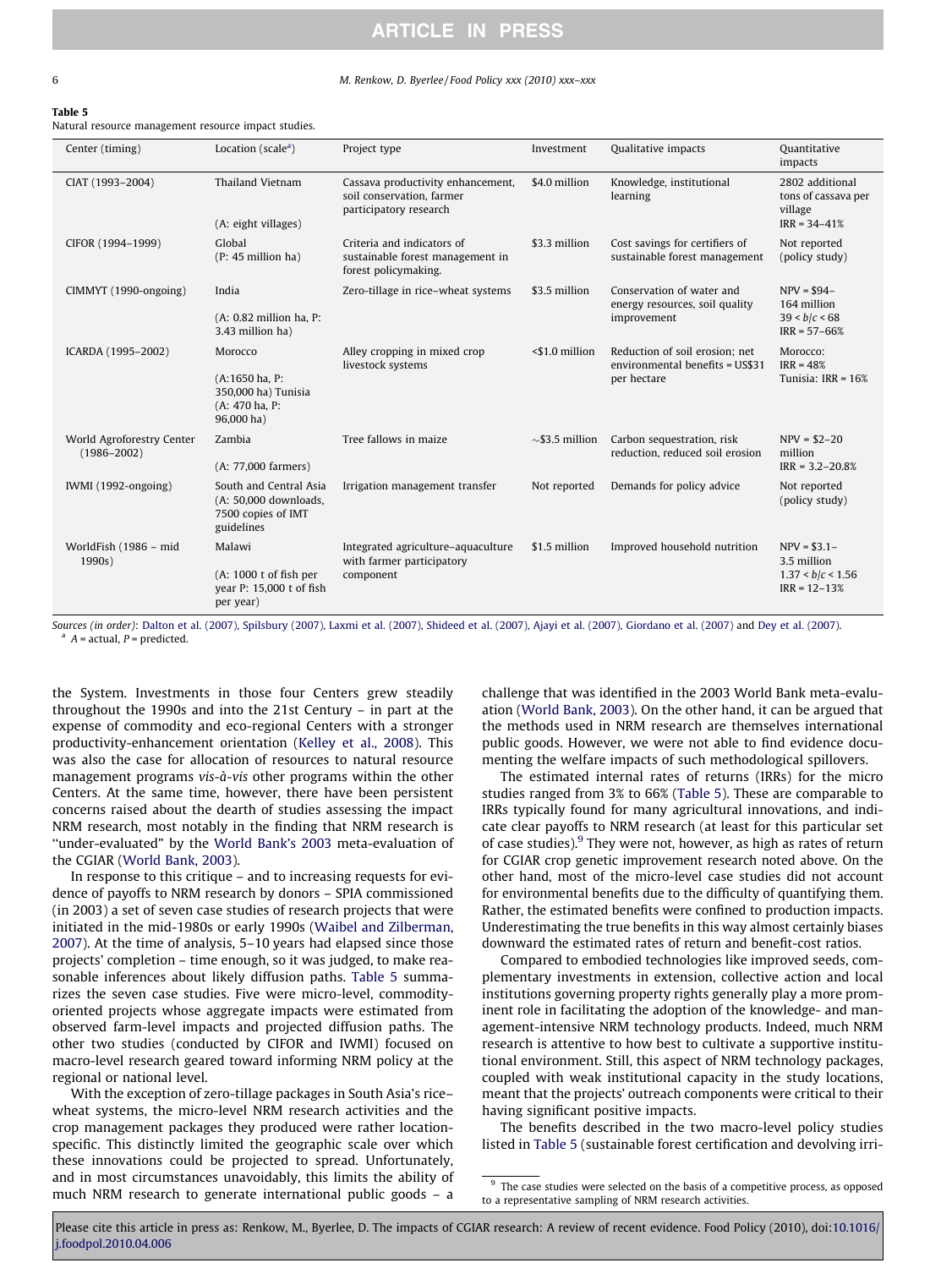#### M. Renkow, D. Byerlee / Food Policy xxx (2010) xxx–xxx 7

#### <span id="page-6-0"></span>Table 6

Impact assessment of policy-oriented research in the CGIAR.

| Center (timing)                  | Location (scale)                                                       | Program assessed                                                                  | Qualitative impacts                                                                                                                                                                                                                            | Quantitative<br>assessment                                                                                                         |
|----------------------------------|------------------------------------------------------------------------|-----------------------------------------------------------------------------------|------------------------------------------------------------------------------------------------------------------------------------------------------------------------------------------------------------------------------------------------|------------------------------------------------------------------------------------------------------------------------------------|
| IFPRI (1995-1997)                | Vietnam (all rice<br>consumers and<br>producers)                       | Research on liberalization of<br>rice prices toward export<br>parity              | Relaxation of rice export quotas and internal restrictions on<br>rice trade                                                                                                                                                                    | NPV of total<br>benefits = $$45-$<br>91 million<br>56 < b/c < 114                                                                  |
| <b>IFPRI</b><br>$(1991 - 2003)$  | Bangladesh<br>(17,811 schools,<br>2.1 million students)                | Food for education program                                                        | 20-30% increase in school participation rates. IFPRI influenced<br>$(a)$ program conception, $(b)$ program evaluation, $(c)$ improved<br>program targeting, and (d) training and capacity building.                                            | NPV of total<br>benefits = $$248$ million<br>$IRR = 64 - 96%$                                                                      |
| IFPRI (1992-2000)                | Bangladesh (all<br>consumers)                                          | Rural rationing program                                                           | Abolishment of the program; promotion of private tendering<br>of food; lowered food prices; downward adjustment of food<br>stocks                                                                                                              | Median NPV of total<br>benefit = $$41.1$ million<br>11.7 < b/c < 60<br>Median IRR = $98\%$                                         |
| <b>CIFOR</b><br>$(2000 - 2006)$  | Indonesia (107,000 ha<br>conserved, 32,000-<br>76,0000 ha not cleared  | Political economy of the<br>pulp and paper sector, fiber<br>sourcing practices    | Improvements in sustainability of pulp production practices,<br>regulation of the pulp and paper sector, and due diligence for<br>forestry investments                                                                                         | NPV of total<br>benefit = $$19-$<br>21 million<br>0.96 < b/c < 6.2                                                                 |
| <b>ICARDA</b><br>$(1984 - 2005)$ | Syria<br>$(1.5$ million ha)                                            | Fertilizer distribution/<br>pricing policy for barley in<br>arid zones            | Increased barley output, improved livestock nutrition due to<br>more efficient fertilizer use                                                                                                                                                  | NPV of total<br>benefits = $$73.4$ million<br>$b/c = 41$<br>$IRR = 70.2%$                                                          |
| <b>ILRI</b><br>$(1996 - 2004)$   | Kenya<br>(all milk consumers<br>and producers)                         | Decriminalization of<br>marketing by small-scale<br>milk vendors                  | Reduced marketing margins, increases in both consumer and<br>producer surplus                                                                                                                                                                  | NPV of total<br>benefits = $$44-$<br>283 million<br>$IRR = 62 - 108%$                                                              |
| IFPRI (1997-2000)                | Mexico (5 million<br>families)                                         | Monitoring and evaluation<br>of PROGRESA program of<br>conditional cash transfers | (a) Faster program implementation;<br>(b) improved program evaluation and project manager<br>training;<br>(c) enhanced likelihood of program continuation beyond<br>political regime changes;<br>(d) spillovers to programs in other countries | Median NPV of total<br>benefits = $$992/$<br>student<br>(a) $b/c = 16.4$<br>(b) $b/c = 5.8$<br>(c) $b/c = 57.1$<br>(d) $b/c = 4.9$ |
| <b>IRRI</b><br>$(1989 - 2018)$   | Philippines<br>(90% of Philippine rice<br>area, 80% of rice<br>farmers | Private health cost savings<br>of pesticide use policies                          | Regulation of highly toxic insecticides in rice production;<br>labeling requirements; and training of rural health officers                                                                                                                    | NPV of realized<br>benefit = $$117$ million<br>$b/c = 98$ ;<br>$IRR = 65%$                                                         |

Sources (in order): [Ryan \(1999\), Ryan and Meng \(2004\), Babu \(2000\);](#page-11-0) [Raitzer \(2008\), Shideed et al. \(2008\),](#page-11-0) [Kaitibie et al. \(2007\), Behrman \(2007\) and Templeton and Jamora](#page-11-0) [\(2007\)](#page-11-0).

gation systems management to users) were much more qualitative in nature due to difficulties in attribution of research impacts to the specific research outputs (i.e., contributions to knowledge). Analysis was confined to documenting impact pathways, as opposed to measuring specific impacts. These issues are common to many, perhaps most, policy-oriented research activities (discussed in the next section).

In sum, the limited available evidence suggests positive returns on investments in a variety of NRM research activities within the System; but measured benefits to date have not yet justified the large investments in this area. As methods for measuring impacts of NRM research become increasingly well-developed, documentation of benefits should accelerate. However, much NRM research is constrained by weak institutional support systems. Moreover, NRM work typically deals with systems, rather than components to a greater degree than other types of CGIAR research (particularly CGI). Both of these factors increase the location specificity of NRM research, and probably limit the international public good dimensions compared with CGI research.

It bears repeating that NRM research impact assessments to date have focused exclusively on productivity benefits and largely have ignored environmental benefits, presumably because of the methodological difficulties in quantifying them. Application of the non-market valuation techniques required to measure these benefits remains relatively rare in developing country contexts. A consequence of this is that there is little evidence on the success or failure of the CGIAR in meeting its goal of promoting environmental sustainability. One exception to this broad generalization is the comprehensive environmental valuation of impacts of CIFOR policy research by [Raitzer \(2008\)](#page-11-0) who estimated non-market benefits of watershed services, carbon sequestration and biodiversity preservation through avoided deforestation in Indonesia.

#### Policy-oriented research

Policy analysis is the primary mandate of four Centers (IFPRI, IWMI, CIFOR, and Bioversity) and is a major focus, to varying degrees, of all of the others. CGIAR expenditures on policy-oriented research (POR) have grown substantially over time, both in absolute terms and as a fraction of the System-wide research portfolio.10 Conservative estimates place the total value of CGIAR investment in POR from 1971 to 2004 at \$800 million in real (2004) terms, and more than triple that number using a broader definition of policy research ([Raitzer and Ryan, 2008](#page-11-0)).

As with NRM research, the [World Bank's \(2003\)](#page-11-0) meta-evaluation of the CGIAR found a striking lack of credible studies analyzing impacts of the large historical investments in POR. To fill this gap, SPIA identified and reviewed 24 ex post assessments of CGIAR POR

<sup>&</sup>lt;sup>10</sup> Using data from CGIAR annual reports, Havenner computes that overall funding for policy grew by roughly 85% between the early 1992 and 2005 – from 10% to 16.5% of the total System-wide budget. During the same period, production-related fell by 15%, from nearly half to just over one-third of the System-wide budget (Art Havenner, pers. comm.).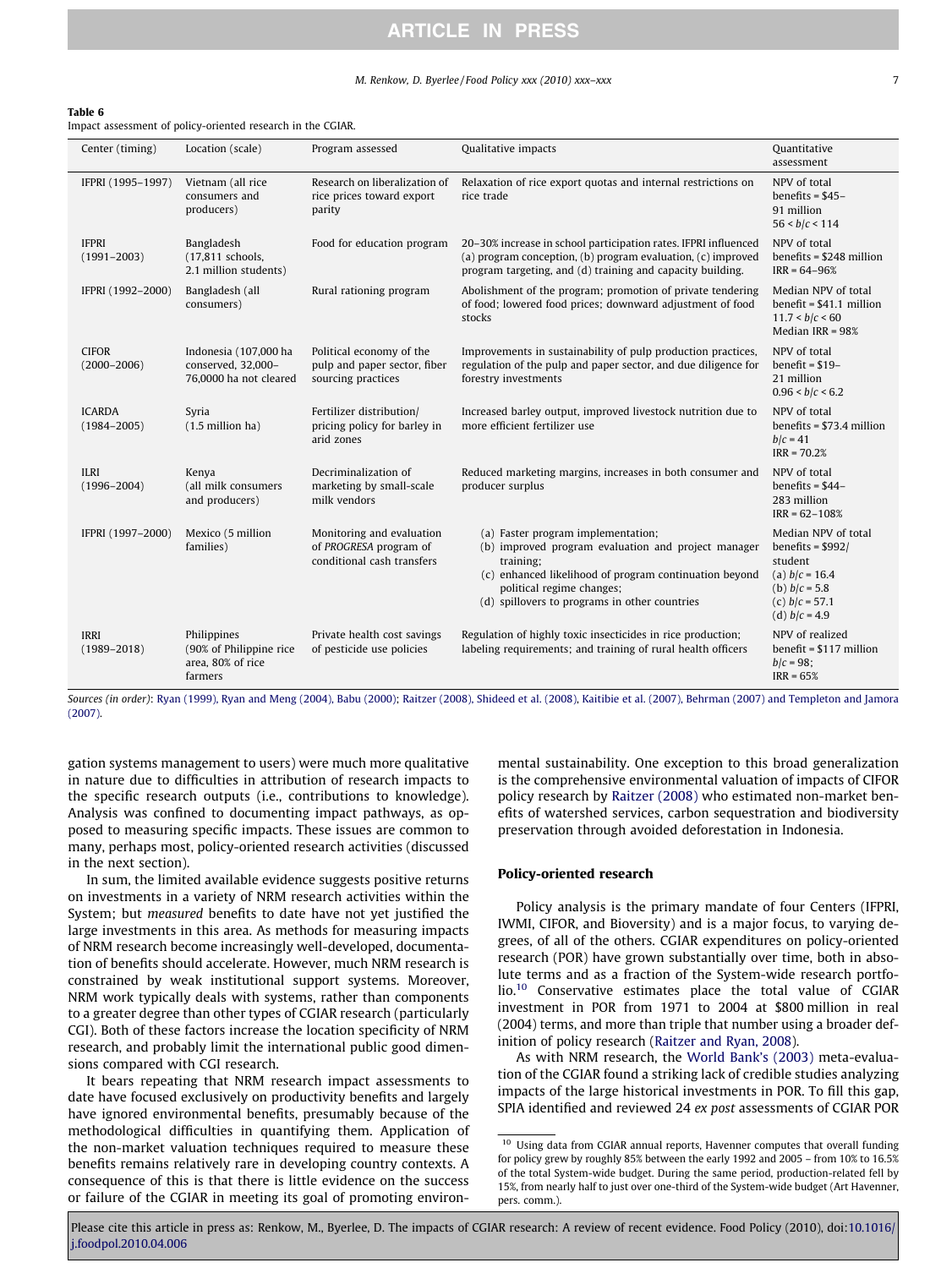projects ([SPIA, 2006](#page-11-0)). Only three of these 24 studies yielded empirical estimates of economic impacts, all from IFPRI. Two evaluated poverty related programs in Bangladesh and one evaluated impacts of research on changes in rice price policies in Vietnam ([Table 6\)](#page-6-0). About half of the others (10/21) documented ''influences," generally relying on interviews of relevant stakeholders as ''data."

The studies spanned a range of policy domains: property rights, plant genetic resources, and gender. These provide substantial qualitative evidence on how and why POR and the recommendations it generates find their way into the real-world policy formulation and implementation. But most studies stop well short of quantifying impacts on the CGIAR core missions of food security, poverty reduction, and environmental sustainability.

The dearth of empirical impact assessments is attributable to the very difficult challenges facing analysts of POR, both in the quantification of ideas and knowledge – the fundamental products of POR – and their attribution to specific producers of that knowledge. As a follow-up seven POR Impact Assessments were commissioned by SPIA in 2007 to augment available studies from IFPRI. These studies review a wide range of policy interventions—forestry, fertilizer, conditional cash transfers, milk marketing, and pesticide policy ([Table 6](#page-6-0)).

The estimated net benefits of each of these policy research projects were in the tens or hundreds of millions of dollars in net present value – substantial, but well below those attributed to CGI and biological control research successes. And all studies found substantial internal rates of return and/or benefit-cost ratios. [Walker et al. \(2008b](#page-11-0), p. 88) note that the impressively high returns on specific POR projects reflect to a large degree the relatively short gestation period of POR along with a compressed diffusion process.

A few additional observations to these positive results are in order. First, the studies employed different means of estimating the contribution of a specific Center's research to policy formulation and/or implementation, as well as attributing behavioral changes of various economic agents to the altered policy environment. All studies indicated that ''conservative" assumptions were made in this regard, although defining what constitutes conservatism in this context is inevitably ad hoc. But importantly, if we take as given that the authors of these studies have erred on the side of caution, then the true net benefits of POR are larger – perhaps substantially so – than what have been reported.

Second, identification of the appropriate counterfactual – what would have occurred in the absence of the research that was conducted – is a difficult challenge for assessing POR impacts. In most cases, the counterfactual related to earlier and/or more rapid implementation of a policy or set of actions than would have occurred without the Center's involvement. Again, there is little if any obvious guidance available in the impact assessment literature to assist in making these choices. As with attribution issues, the analysts tended to simply adopt ''conservative" assumptions, presumably in the hope that any bias in the benefits estimation would be downward. This is not meant to call into question the accuracy of the studies' qualitative findings, but rather to point out the inevitable lack of precision in the point estimates of economic impact.

Third, all of the impact assessments listed in [Table 6](#page-6-0) were country studies conducted within a particular, country-specific policy environment. Most produced knowledge potentially relevant to policy domains in other countries. Documentation of such spillovers is quite difficult, however, particularly given the sporadic, ''right-time, right-place" nature of policy changes. Only two studies – [Behrman's \(2007\)](#page-10-0) analysis of IFPRI's contribution to Mexico's conditional cash transfers program and [Ryan's \(1999\)](#page-11-0) analysis of IFPRI's contribution to policy change in Vietnam's rice sector – quantified this international public good element of policy research. Both studies found that the value of these spillovers alone exceeded the projects' costs.<sup>11</sup>

In a similar vein, it is likely that some of the CGIAR's policy research has been extremely influential in setting the global policy agenda, even though it cannot be readily quantified in terms of development goals of income generation and poverty reduction. Examples include the bioversity's role in successfully concluding the International Treaty on Plant Genetic Resources ([Gotor,](#page-11-0) [2008\)](#page-11-0), and the influence of IFPRIs research on international trade liberalization and the Doha trade negotiations ([Hewitt, 2008](#page-11-0)).

Finally, the sum of estimated net benefits from the studies listed in [Table 6](#page-6-0) still falls short of the CGIAR's total cumulative investment in policy-oriented research ([Walker et al., 2008b](#page-11-0)). That these studies represent only a subset – albeit a highly successful subset – of POR conducted within the System underscores the need for further documentation of other POR impacts in order to justify the large (and increasing) amount of resources invested in CGIAR policy research over the past twenty years.

#### Meta-reviews at the global and regional levels

Three studies published in the past six years have quantified the impacts of the CGIAR as a whole at a global level [\(Raitzer and Kel](#page-11-0)[ley, 2008](#page-11-0)) and in the two regions with the largest number of poor people – sub-Saharan Africa ([Maredia and Raitzer, 2006\)](#page-11-0) and South Asia [\(Hazell, 2009\)](#page-11-0). By aggregating benefits from impact studies and comparing them against total costs of the CGIAR System, these meta-analyses overcome the potential bias of ''cherry picking" of successful impact cases for impact evaluation. All of these studies have found that the benefits from past investments in CGIAR research activities have exceeded the costs of that research, in most cases by a large margin – an important benchmark, albeit one that needs to be coupled with impact analyses of the specific research areas in order to address questions of immediate interest to investors.

[Raitzer and Kelley \(2008\)](#page-11-0) provide the only comprehensive assessment of the relative benefits and costs of CGIAR research investments over the System's lifetime. This meta-analysis reviewed all available ex post impact assessments found in peer-reviewed journal articles, book chapters and Center publications to come up with estimates of the total benefits attributable to the CGIAR. It considered only studies that were published after 1989, covered middle- or low-income countries, and generated total benefits exceeding \$50 million. A rating scale was developed – based on the transparency of analytical methods, the extent to which causality was demonstrated, plausibility of counterfactuals, and degree to which estimated impacts were projected beyond the time frame analyzed – to establish a range of estimated benefits.

Estimated System-wide benefits ranged from nearly \$14 billion to over \$120 billion in net present value ([Fig. 1](#page-8-0)). The benefit-cost ratios suggest that investments in the CGIAR have paid for themselves by a wide margin. Even by the most conservative criterion, overall benefits attributable to CGIAR research were roughly double the costs of total investment in the System. Moreover, the very small number of extant impact assessments of natural resource management and policy-oriented research at the time that the study was conducted meant that the true benefits of CGIAR research were understated, insofar as evidence presented above suggests that these lines of research also have had sizeable positive impacts. Coupled with the fact that all System-wide expenditures

 $11$  In addition, a very recent study by [Behrman and Calderon \(2009\)](#page-10-0) documents substantial influences of IFPRI evaluations of a number of conditional and nonconditional cash transfer programs on the design and sustainability of transfer programs in which IFPRI did not directly participate.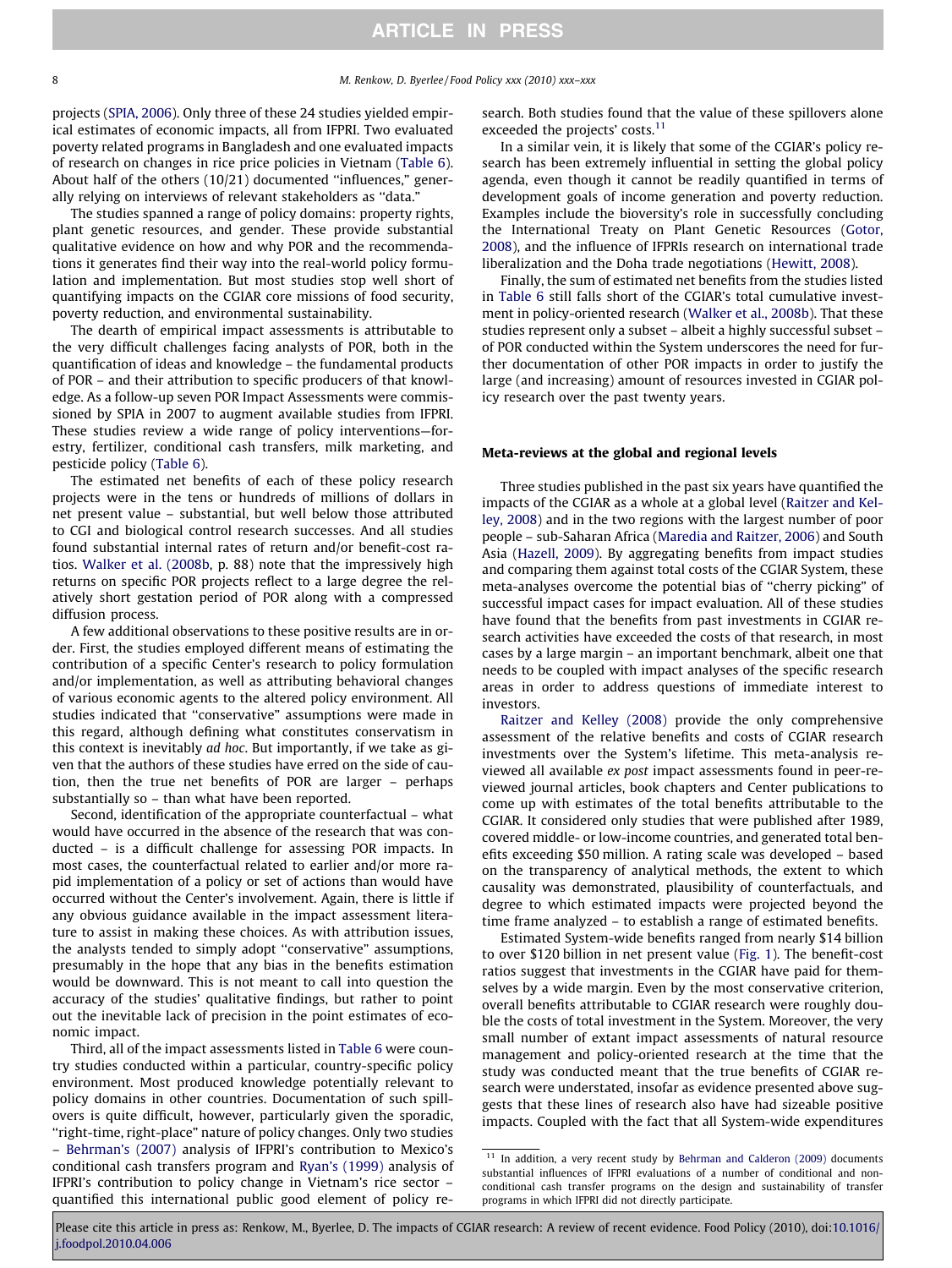M. Renkow, D. Byerlee / Food Policy xxx (2010) xxx–xxx 9

<span id="page-8-0"></span>

Fig. 1. Aggregate benefit-cost ratios of CGIAR research under different scenarios of study selection.



Fig. 2. Comparison of calculated costs and estimated benefits of joint CGIAR-NARS investments in sub-Saharan Africa.

were considered, the reported benefit-cost ratios were correspondingly understated.

Also of note, a very large proportion of overall benefits were associated with just a few of the CGIAR's many programs. Roughly half (47%) of total benefits were attributed to rice breeding, and an additional 31% were attributed to wheat breading. Bio-control of the cassava mealybug accounted and maize accounted for most of the remaining total benefits.

### Sub-Saharan Africa

Since its founding in 1971, the CGIAR has invested approximately \$4.3 billion in sub-Saharan Africa ([Maredia and Raitzer,](#page-11-0) [2006](#page-11-0)). This represents 41% of total CGIAR expenditures, the largest share allocated to any geographical region. Coupled with the continent's relative lack of success in achieving agricultural development and poverty reduction goals, the scale of resources devoted to sub-Saharan Africa (SSA) has inevitably raised questions regarding the returns on those investments.

Following similar methods to those described for the Systemwide evaluation, [Maredia and Raitzer \(2006\)](#page-11-0) undertook a metaanalysis of 22 impact assessment studies conducted in SSA. The final set of studies considered was culled from a much larger group of 367 studies that were initially reviewed. Primary criteria for inclusion of a study in the meta-analysis included a sufficiently large geographic scale of adoption (eliminating a large number of small-scale adoption studies); quantification of research benefits; and having undergone a peer review. Nearly all of the studies that emerged from this screening process evaluated either crop genetic improvement or biological control technologies.

Benefits exceeded costs for all scenarios that included ex ante projections beyond the study period, with benefit-cost ratios ranging from 1.12 to 1.64 (Fig. 2). When only ex post benefits were considered, benefits and costs were much more evenly balanced; for the most conservative scenario, costs slightly outweighed benefits. Yet even if benefit-cost ratios rise to the level of the least conservative scenarios that project future benefits, they would have been well below those found in the System-wide meta-analysis. Thus, while the aggregate benefits from CGIAR research investments in SSA have almost certainly exceeded their costs, the returns to those investments have been considerably lower than in other parts of the world.

The geographic scale of measured impacts is also relatively small. As of 2000 only about 11 million ha (out of about 100 million ha) were planted to CGIAR-derived improved germplasm in SSA ([Maredia and Raitzer, 2006, p. 18\)](#page-11-0). And beyond improved varieties and biological control, adoption of specific CGIAR technology products was fairly small-scale (in the tens of thousands of hectares). Note, however, that the very recent studies of impacts of CGI for maize, beans, cowpeas, and rice in Africa discussed above would substantially increase the impact of CGI in Africa.

#### South Asia

[Hazell \(2009\)](#page-11-0) recently undertook a review of agricultural investments by the CGIAR and its partners in South Asia in the post-Green Revolution period (i.e., since the early 1980s). The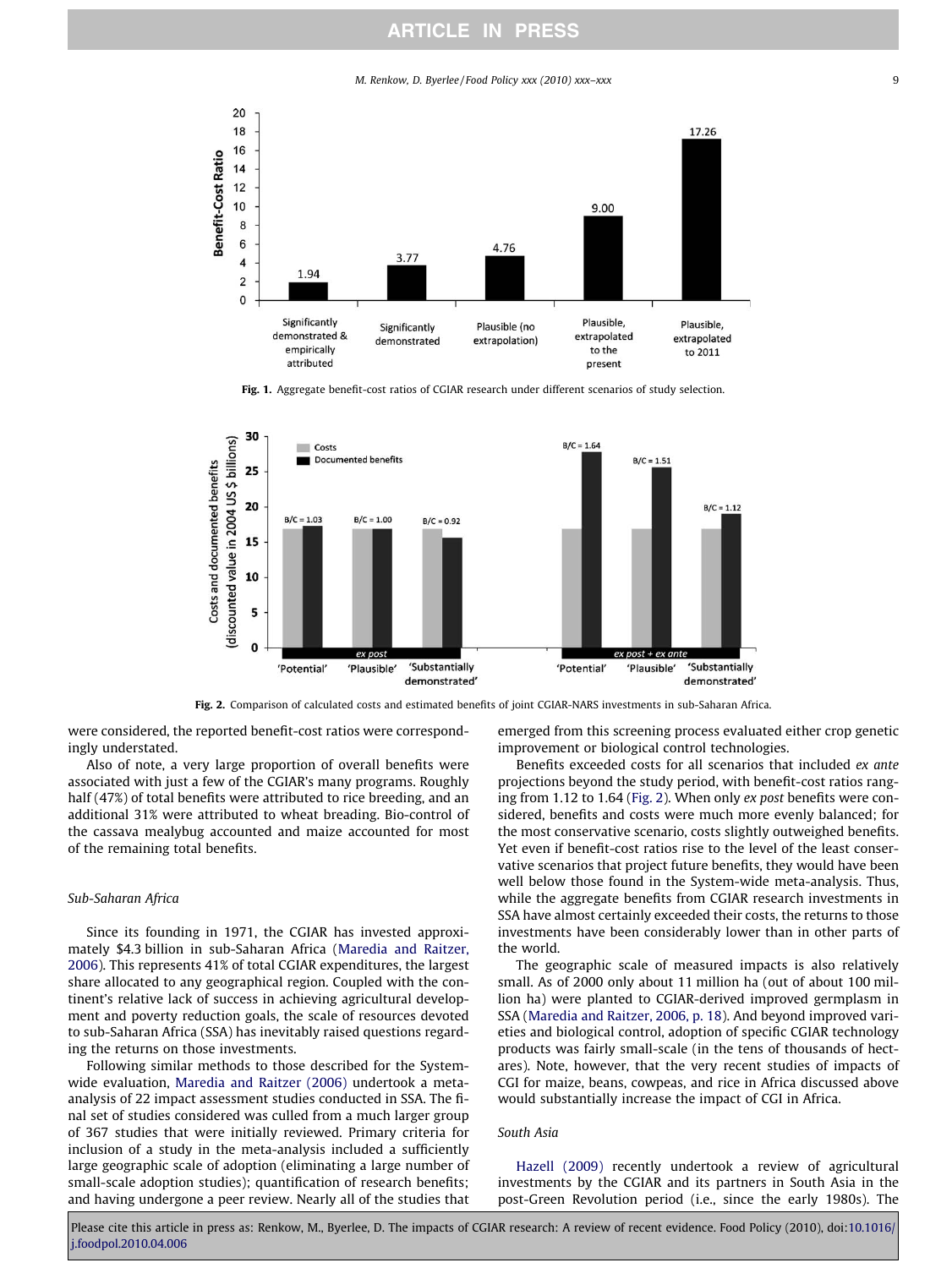study takes a less structured approach to impact assessment than the two meta-analyses just described, reviewing existing peer-reviewed studies of productivity, social, environmental, and policy impacts.

Hazell summarizes a large body of evidence indicating that agricultural research in South Asia has been instrumental in maintaining impressive rates of agricultural productivity growth in the region in the post-Green Revolution period, and that these have yielded substantial indirect impacts on food security and poverty reduction via price effects. CGIAR Centers have made particularly impressive contributions to overall well-being via crop genetic improvement (CGI). Based on existing impact assessments, Hazell finds average annual benefits of over \$1 billion from CGI work, far in excess of the estimated \$65 million of annual expenditures of the CGIAR in South Asia. Hazell also provides evidence of significant net benefits arising from work on efficient water and fertilizer use, on integrated pest management, and on zero-tillage. However, he also finds that there is a dearth of studies linking agricultural research investments to environmental or poverty impacts.

#### Synthesis and conclusions

This article has reviewed recent evidence on the impacts of CGIAR research published since 2000. Overall, our review suggests CGIAR research contributions in genetic improvement, pest management, natural resources management, and policy have, in the aggregate, yielded strongly positive impacts relative to investment. And on the basis of limited information on outcomes and impacts since 2001, they are likely to continue doing so.

A number of implications may be drawn as to how successful the CGIAR Centers have been in recent years in pursuing the core missions of the System – agricultural productivity, poverty reduction, food security, and environmental sustainability. Global and regional meta-evaluations suggest that CGIAR research has delivered positive impacts in a range of programmatic areas and across a range of regions. Globally, investments in the CGIAR have paid for themselves by a wide margin. Successes of crop genetic improvement have been most prominent in most regions. An exception is sub-Saharan Africa, where the evidence suggests that biological control research has been more important than CGI research, although the latter has shown notable successes in recent studies.

The subject breadth of CGIAR research has been important to the System's observed level of success, as indicated by regional differences in relative impacts of different types of research. Real world outcomes from particular research endeavors are inevitably uncertain, no matter how promising the research might have appeared in the lab or the experiment station; hence the desirability of a wide-ranging portfolio of investments from the perspective of System-wide research resource allocation. Such a broad portfolio is more readily facilitated through stable long-term ''core" funding than through ''special" funding of specific projects by individual donors.

Crop genetic improvement research, historically the bread and butter of the CGIAR, stands out as having had the most profound documented positive impacts. In part, this is due to the fact that embodied technologies like improved seed varieties are tangible outputs whose impacts can be readily measured and attributed to the efforts of the Centers and their national partners. Nonetheless, the direct productivity impacts and indirect (wage and price) impacts of yield-enhancing and yield-stabilizing modern varieties produced by the Centers and their partners at the national level have been – and continue to be – very large, generating profound benefits to poor people both within and outside the agricultural sector. There is thus a strong case to be made for continued and increased System-wide investment in CGI research.

With respect to crop improvement research, one worrisome aspect is the paucity of evaluative evidence since the landmark Evenson–Gollin study. Emerging success stories in CGI – especially for maize, cowpeas, potatoes and beans in sub-Saharan Africa – have been found to produce impressive gains in local and regional analyses, but global impacts have yet to be comprehensively evaluated in a quantitatively rigorous way. This same critique applies to many promising products in the pipeline for which diffusion appears poised to ''take off" (e.g., Vitamin A rice and submergence tolerant rice). Finally, the overwhelming focus of recent evaluation work has been on estimating rates of return from research investments; links between CGIAR investments and development goals of reducing poverty and hunger, promoting gender equality, and enhancing environmental sustainability have not been sufficiently and convincingly demonstrated.

Substantial evidence exists that other research areas within the CGIAR have had large beneficial impacts. Assessments of research on pest management reveal large positive impacts of biological control research (particularly in Africa), resistant varieties, and localized successes in integrated pest management. These studies are a bit dated, though, and there is less evidence of biological control or IPM research having similarly large impacts in recent years.

The recent emphasis within the CGIAR on assessing the impacts of natural resource management research and policy-oriented research will likely increase the pace at which the impacts of these activities are documented. However, we have noted that much NRM research occurs at a relatively limited geographic scale visà-vis other types of CGIAR research, often because institutional factors are central to adoption of NRM technologies. This probably limits the potential for spatial spillovers of management practices and biophysical packages, particularly in comparison to spillovers associated with seed varieties (although spillover potential of NRM research methods are potentially large).

Policy-oriented research offers significant potential for generating broad impacts affecting large numbers of people, and for generating knowledge relevant to policy domains in countries other than where the research takes place. Some good examples of empirically rigorous impact evaluation of successful POR have been highlighted here. But because knowledge and ideas are the fundamental product of this line of research, attribution of impacts and establishment of credible counterfactuals remains a formidable constraint to impact evaluation. Studies frequently resort to ad hoc, albeit well-reasoned, assumptions in order to quantify impacts. Also, some of the most profound impacts of policy research may be on the global policy agenda. Although CGIAR influence has been demonstrated in some studies it is extremely difficult to translate these 'influences' into more quantifiable measures of social and environmental impacts. Finally, policy research often generates ideas and knowledge whose translation into actionable impacts requires a sustained presence of researchers within the policy arena – not always feasible when project funding is timelimited and/or conducted by researchers who are not based incountry.

NRM and policy research are quintessential public goods justifying public funding [\(Dalrymple, 2008](#page-10-0)); indeed, a case can be made that the non-private share of total benefits in these research lines exceeds that of CGI. Yet identifying the international public good dimension of NRM and policy research has proven elusive in the impact evidence available. This suggests that relative to CGI, a higher share of the research in these areas should be funded at the national or regional level.

There has been much debate within the CGIAR about the relative balance of investment in CGI versus other research areas, particularly in an era of stagnating core contributions to international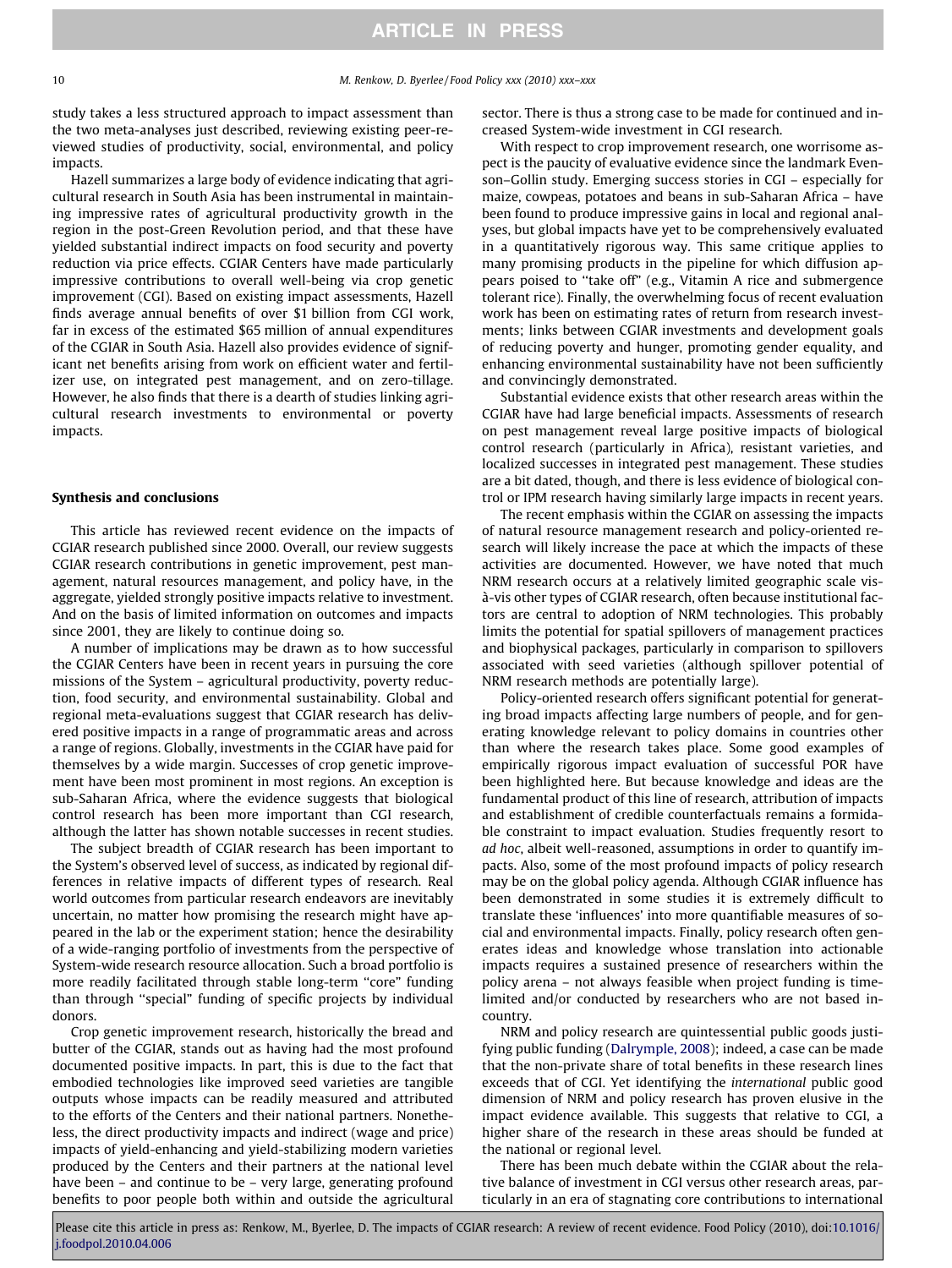#### M. Renkow, D. Byerlee / Food Policy xxx (2010) xxx–xxx 11

<span id="page-10-0"></span>agricultural research. With respect to this debate, we would note first that it is not entirely appropriate to consider such research as ''alternative" to CGI research. For instance, much NRM research in the CGIAR has its origins in efforts to secure and maintain the full benefits of crop genetic improvement – particularly if and when agricultural intensification is accompanied by environmental degradation. Hence, some NRM research benefits may be inseparable from CGI research benefits. This is also the case for pest management research, including biological control and IPM – the benefits of which have been substantial. Likewise, POR will be complementary to CGI if such research successfully contributes to a policy environment that facilitates more rapid technology adoption (e.g., by remediating input supply bottlenecks) or mitigates distortions that impede the transmission of price effects to consumers.

Whether impacts of NRM and policy research can ever approach those of CGI research is a debatable point given the limited quantitative evidence for the former. There continue to be large challenges to measuring the benefits of NRM and policy research, and so it is likely that considerable uncertainty on this point will persist into the future. From the evidence presented here, though, we believe it is reasonable to conclude that while NRM and policy research in the CGIAR remains under-evaluated, CGI research has nonetheless produced substantially larger net benefits.

Given these uncertainties and the very strong record of positive impact attributable to CGI, it would appear that the CGIAR's portfolio of research allocations has become overly skewed toward NRM and policy research over time. Thus, a move toward restoring somewhat the share of resources allocated to CGI would seem warranted. In fact, this seems to be happening as the Bill and Melinda Gates Foundation have sharply stepped up their funding of CGIAR research, mostly in the area of CGI, albeit still largely as restricted funding.<sup>12</sup>

Past success is of course, no guarantee of future impacts. Indeed, recent efforts to re-organize the System suggest that stakeholders perceive significant challenges to maintaining the level of success that the CGIAR has produced to date. Success in these reform efforts will require continuing assessment of the impacts of specific research programs, regardless of the institutional nexus within which those programs are arrayed. In particular, the CGIAR needs to prioritize impact assessment of resource management and policy research in order to deepen its understanding of the social and environmental impacts of its work.

#### Acknowledgements

The comments and advice of Jock Anderson, Dana Dalrymple, Nancy Johnson, Tim Kelley, Patti Kristjanson, Mywish Maredia, Elizabeth McAllister, Ruth Meinzen-Dick, Jim Ryan, Joseph Rusike, Graham Thiele, Teunis Van Rheenen and Jeff Waage are gratefully acknowledged.

#### References

- Abele, S., Ntawuruhanga, P., Odendo, M., Obiero, H., Twine, E., Odenya, J., 2005. Effectiveness of breeding and disseminating cassava mosaic virus disease (CMD)-resistant cassava varieties in Western Kenya. In: Proceedings of the Seventh African Crop Science Conference, December 2005, Entebbe, Uganda, pp. 233–237.
- Adato, M., Meinzen-Dick, R., 2007. Agricultural Research, Livelihoods, and Poverty: Studies of Economic and Social Impacts in Six Countries. Johns Hopkins University Press, Baltimore, MD.
- Ajayi, O.C., Place, F., Kwesiga, F., Mafongoya, P., 2007. World agroforestry centre. Impacts of improved tree fallow technology in Zambia. In: Waibel, H.,

 $12$  The foundation provided \$43 million to the CGIAR in 2008, most of it for CGI in Africa and South Asia.

Zilberman, D. (Eds.), The Impact of Natural Resource Management Research: Studies from the CGIAR. CAB International, Wallingord, UK, pp. 147–168.

- Alene, A.D., Menkir, A., Ajala, S.O., Badu-Apraku, B., Olanrewaju, A.S., Manyong, V.M., Ndiaye, A., 2009. The economic and poverty impacts of maize research in West and Central Africa. Agricultural Economics 40, 535–550.
- Anderson, J.R., Hazell, P.B.R. (Eds.), 1989. Variability in Grain Yields: Implications for Agricultural Research and Policy in Developing Countries. Johns Hopkins University Press, Baltimore, MD.
- Asian Development Bank, 2005. An Impact Evaluation of the Development of Genetically Improved Farmed Tilapia and Their Dissemination in Selected Countries. Asian Development Bank, Manila.
- Babu, S., 2000. Impact of IFPRI's Policy Research on Resource Allocation and Food Security in Bangladesh. Impact Assessment Discussion Paper No. 13, International Food Policy Research Institute, Washington, DC.
- Behrman, J., 2007. Policy-oriented Research Impact Assessment (PORIA) Case Study on the International Food Policy Research Institute and the Mexican PROGRESA Anti-poverty and Human Resource Investment Conditional Cash Transfer Program. Impact Assessment Discussion Paper No. 27, International Food Policy Research Institute, Washington, DC.
- Behrman, J., Calderon, M.C., 2009. Case Study on the International Food Policy Research Institute and Conditional Cash Transfer and Non-conditional Cash Transfer Programs. Impact Assessment Discussion Paper No. 30, International Food Policy Research Institute, Washington, DC.
- Byerlee, D., Dubin, H.J., 2008. Crop Improvement in the CGIAR as a Global Success Story of Open Access and International Collaboration. In: International Conference on the Microbial Commons, June 12–13th, 2008, Ghent, Belgium. [<www.microbialcommons.ugent.be/byerlee.pdf](http://www.microbialcommons.ugent.be/byerlee.pdf)>. (accessed 19.04.09).
- Byerlee, D., Traxler, G., 1995. National and international wheat improvement research in the post-green revolution period: evolution and impacts. American Journal of Agricultural Economics 77 (2), 268–278.
- CGIAR, 2008. Bringing Together the Best of Science and Development. Independent Review of the CGIAR System, World Bank, Washington DC.
- CGIAR Science Council, 2008. Impact Assessment of Policy-oriented Research in the CGIAR: Evidence and Insights fro Case Studies. CGIAR Science Council Secretariat, Rome.
- Coulibaly, O., Manyong, V.M., Yaninek, S., Hanna, R., Sanginga, P., Endamana, D., Adesina, A., Toko, M., Neuenschwander, P., 2004. Economic Impact Assessment of Classical Biological Control of Cassava Green Mite in West Africa. IITA, Cotonou, Benin Republic.
- Dalrymple, D., 2008. International agricultural research as a global public good: concepts, the CGIAR experience, and policy issues. Journal of International Development 20 (3), 347–379.
- Dalton, T., Lilja, N., Johnson, N., Howeler, R., 2007. CIAT. Impact of participatory natural resource management research in cassava-based cropping systems in Vietnam and Thailand. In: Waibel, H., Zilberman, D. (Eds.), The Impact of Natural Resource Management Research: Studies from the CGIAR. CAB International, Wallingord, UK, pp. 91–118.
- Deb, U.K., Dey, M.M., 2006. The History and Impacts of the 'Genetic Improvement of Farmed Tilapia (GIFT)' Project and the 'Dissemination and Evaluation of Genetically Improved Tilapia (DEGITA)' Project. The WorldFish Center Technical Report, WorldFish Center, Penang, Malaysia.
- Dey, M.M., Kambewa, P., Prein, M., Jamu, D., Paraguas, F.J., Pemsl, D.E., Briones, R.M., 2007. WorldFish Centre. Impact of the development and dissemination of integrated aquaculture–agriculture technologies in Malawi. In: Waibel, H. Zilberman, D. (Eds.), The Impact of Natural Resource Management Research: Studies from the CGIAR. CAB International, Wallingord, UK, pp. 147–168.
- Diagne, A., 2006. Diffusion and adoption of NERICA Rice varieties in Côte d'Ivoire. The Developing Economies 44 (2), 208–231.
- Dubin, H. J., Brennan, J., 2009. Combating Stem and Leaf Rust of Wheat: Historical Perspective, Impacts, and Lessons Learned. IFPRI Discussion Paper 00910, International Food Policy Research Institute, Washington DC.
- Evenson, R.E., 2003a. Modern variety production: a synthesis. In: Evenson, R.E., Gollin, D. (Eds.), Crop Variety Improvement and its Effect on Productivity: The Impact of International Agricultural Research. CABI Publishing, Wallingford, UK, pp. 427–446.
- Evenson, R.E., 2003b. Production impacts of crop genetic improvement programmes. In: Evenson, R.E., Gollin, D. (Eds.), Crop Variety Improvement and its Effect on Productivity: The Impact of International Agricultural Research. CABI Publishing, Wallingford, UK, pp. 447–472.
- Evenson, R.E., Gollin, D. (Eds.), 2003. Crop Variety Improvement and Its Effects on Productivity. CABI Publishing, Wallingford, UK.
- Evenson, R.E., Rosegrant, M., 2003. The economic consequences of crop genetic improvement programmes. In: Evenson, R.E., Gollin, D. (Eds.), Crop Variety Improvement and its Effect on Productivity: The Impact of International Agricultural Research. CABI Publishing, Wallingford, UK, pp. 473–497.
- Fan, S., Chan-Kang, C., Qian, K., Krishnaiah, K., 2007. National and international research and rural poverty: the case of rice research in India and China. In: Adato, M., Meinzen-Dick, R. (Eds.), Impacts of Agricultural Research on Poverty Reduction: Studies of Economic and Social Impact in Six Countries. The Johns Hopkins University Press, Baltimore, pp. 285–305.
- Feder, G.R., Murgai, Quizon, J., 2004. Sending farmers back to school: the impact of farmer field schools in Indonesia. Review of Agricultural Economics 26 (1), 45– 62.
- Giordano, M.A., Samad, M., Namara, R.E., 2007. IWMI. Assessing the outcome of IWMI's research and interventions on irrigation management transfer. In: Waibel, H., Zilberman, D. (Eds.), The Impact of Natural Resource Management